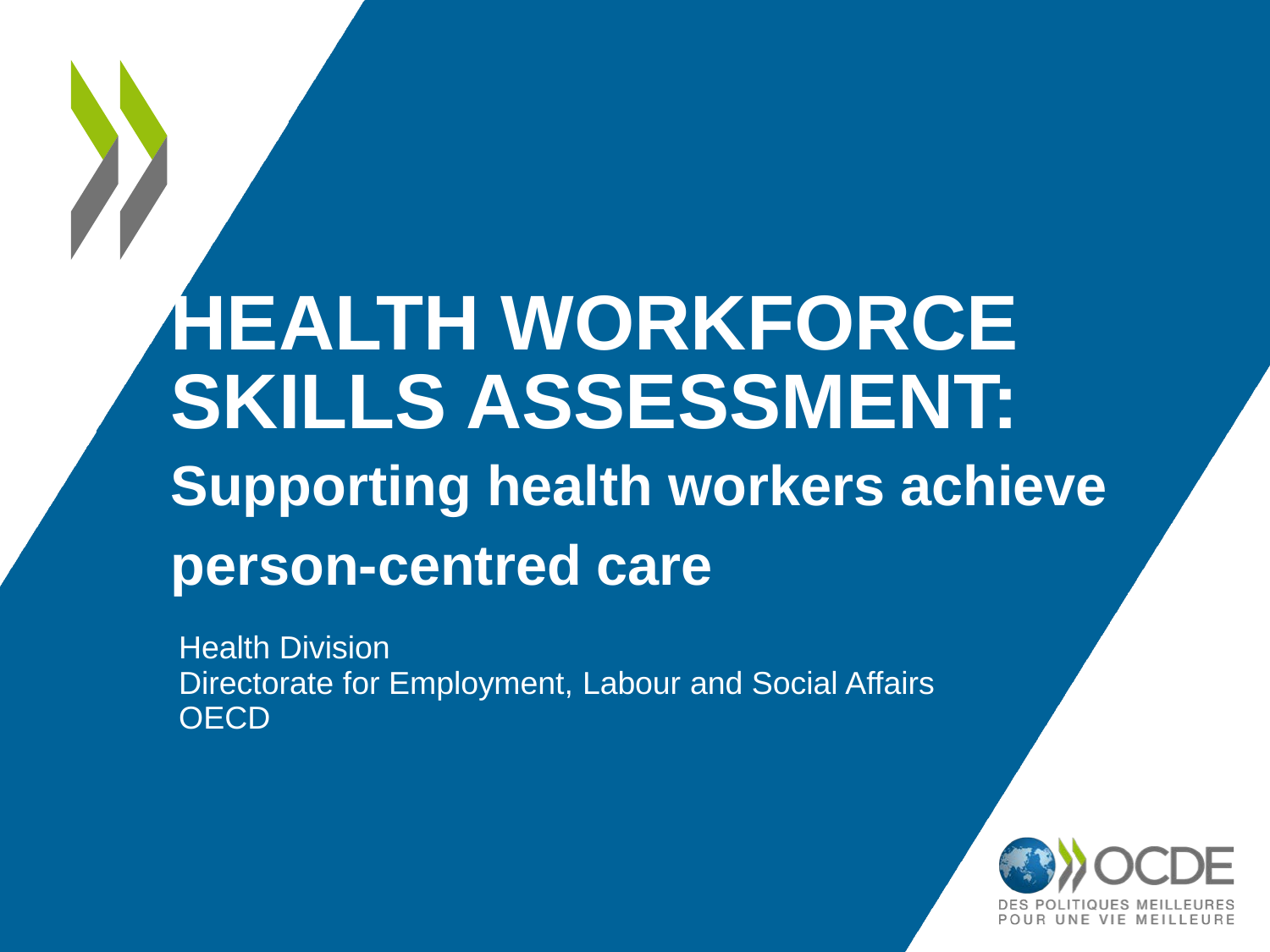

# Feasibility Study on Health Workforce Skills Assessment\*



- **Why** do we need new skills assessment instruments?
- **How** are the changes in care delivery model (person-centred care) affecting skill requirements?
- **What** are the implications for health workforce planning?

\* This study was funded by the European Commission under EC Grant # 2015 5302.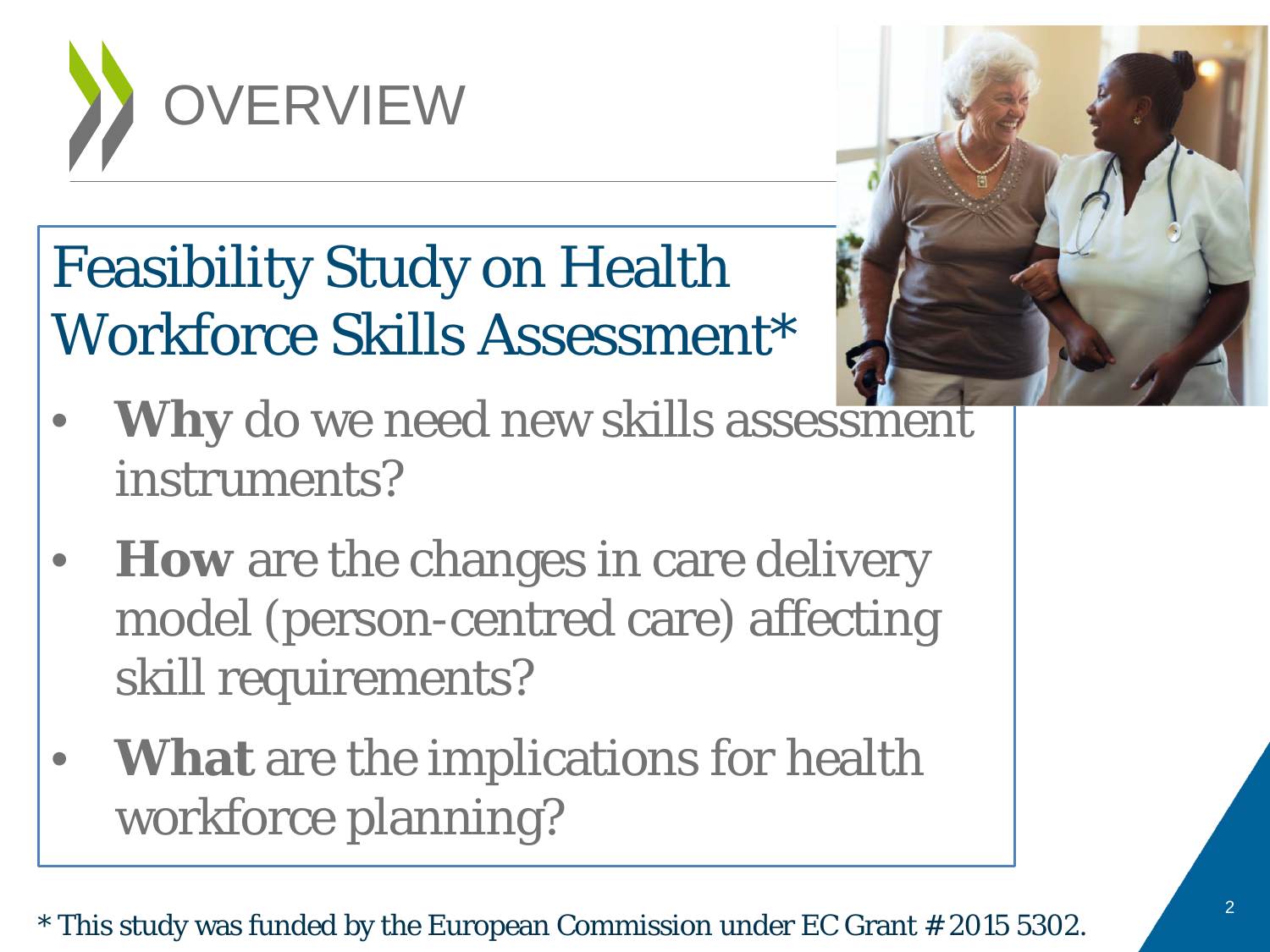# Case for transforming health workforce skills – what is the evidence?

### **National objectives**

Prepare a health workforce organised and capable of responding to the diverse and changing needs and demand for integrated, person-centred care

#### **Key challenge**

Growing evidence of skills mismatch in the health services sector

### **What do countries require?**

- Better evidence and data for policy analysis
- Improved health workforce skills assessment tools



#### Skills mismatch among nurses by level of education

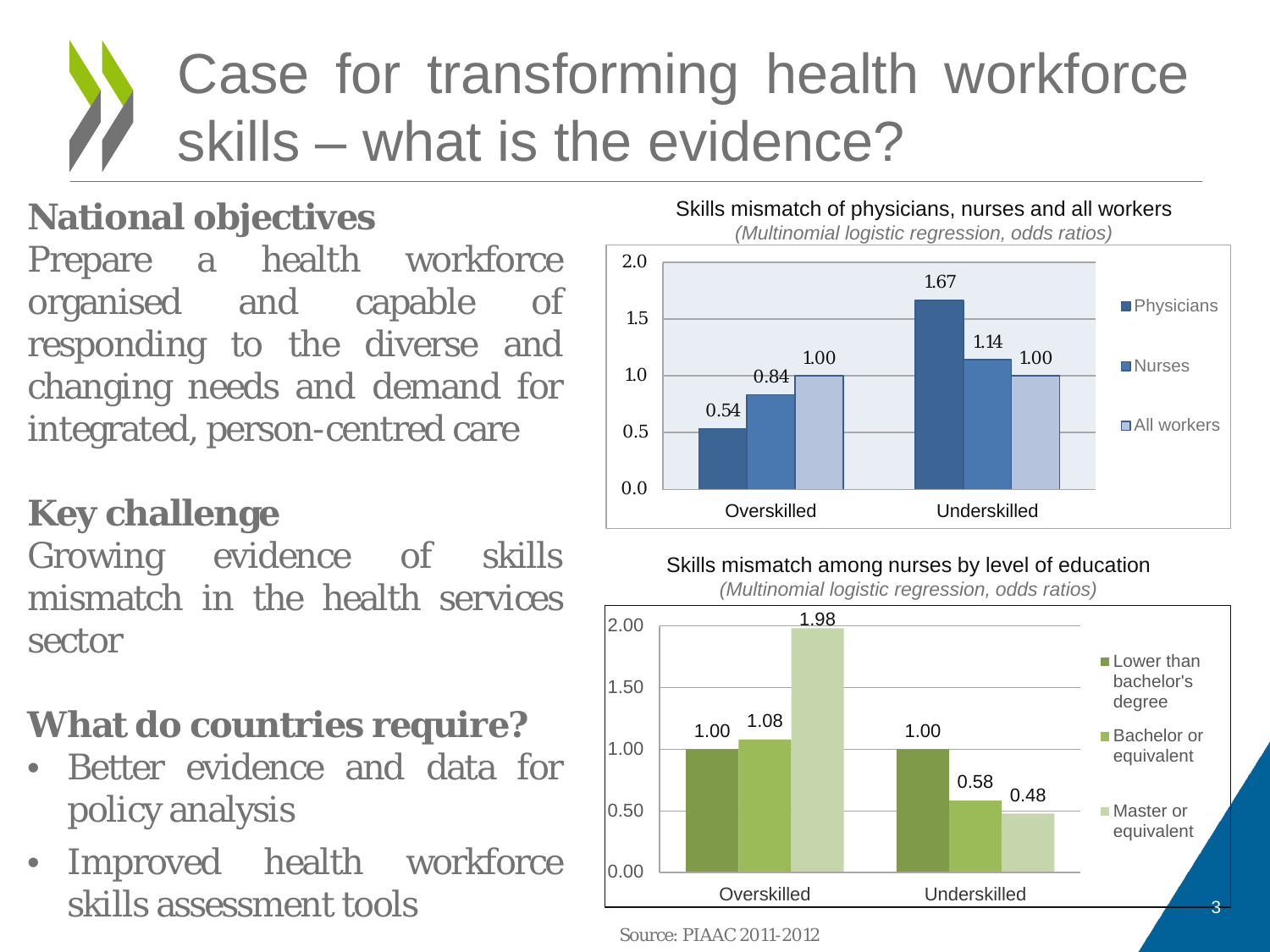Reported skills use by physicians, nurses and other occupations (PIAAC 2011/12)

Physicians and nurses show different distribution of skills use

- Physicians use problem-solving skills more frequently
- Nurses use cooperative skills more frequently

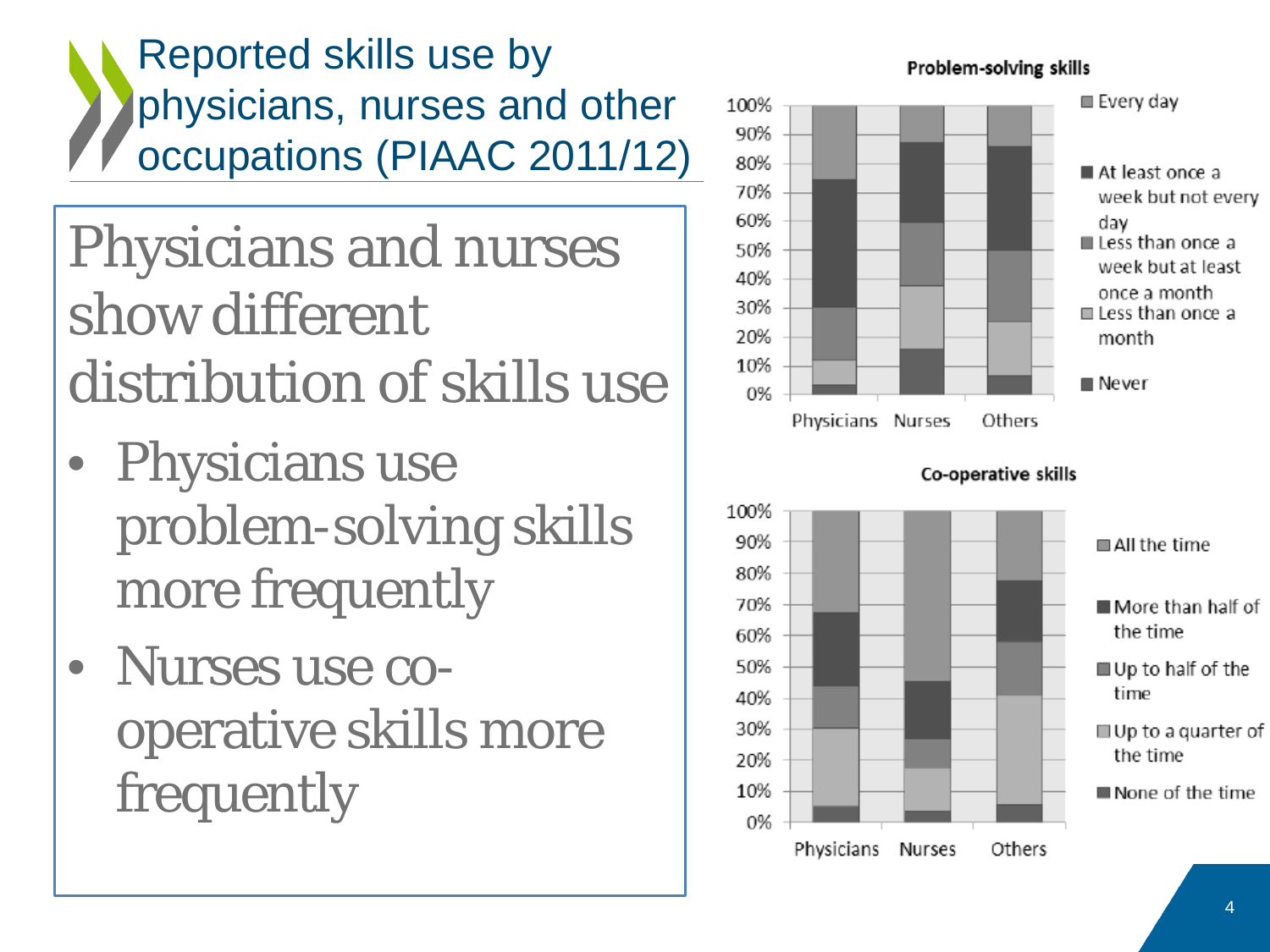Potential performance losses due to skills gap, skills mismatch and/or poor use of skills



Emerging evidence of how skill mismatch leads to performance issues: low quality of care, poor patient outcomes and low productivity

- Poor communication with patients
- $\triangleright$  Ineffective teamwork
- Ineffective use of technology
- Using high wage workers for routine work
	- Poor management of risks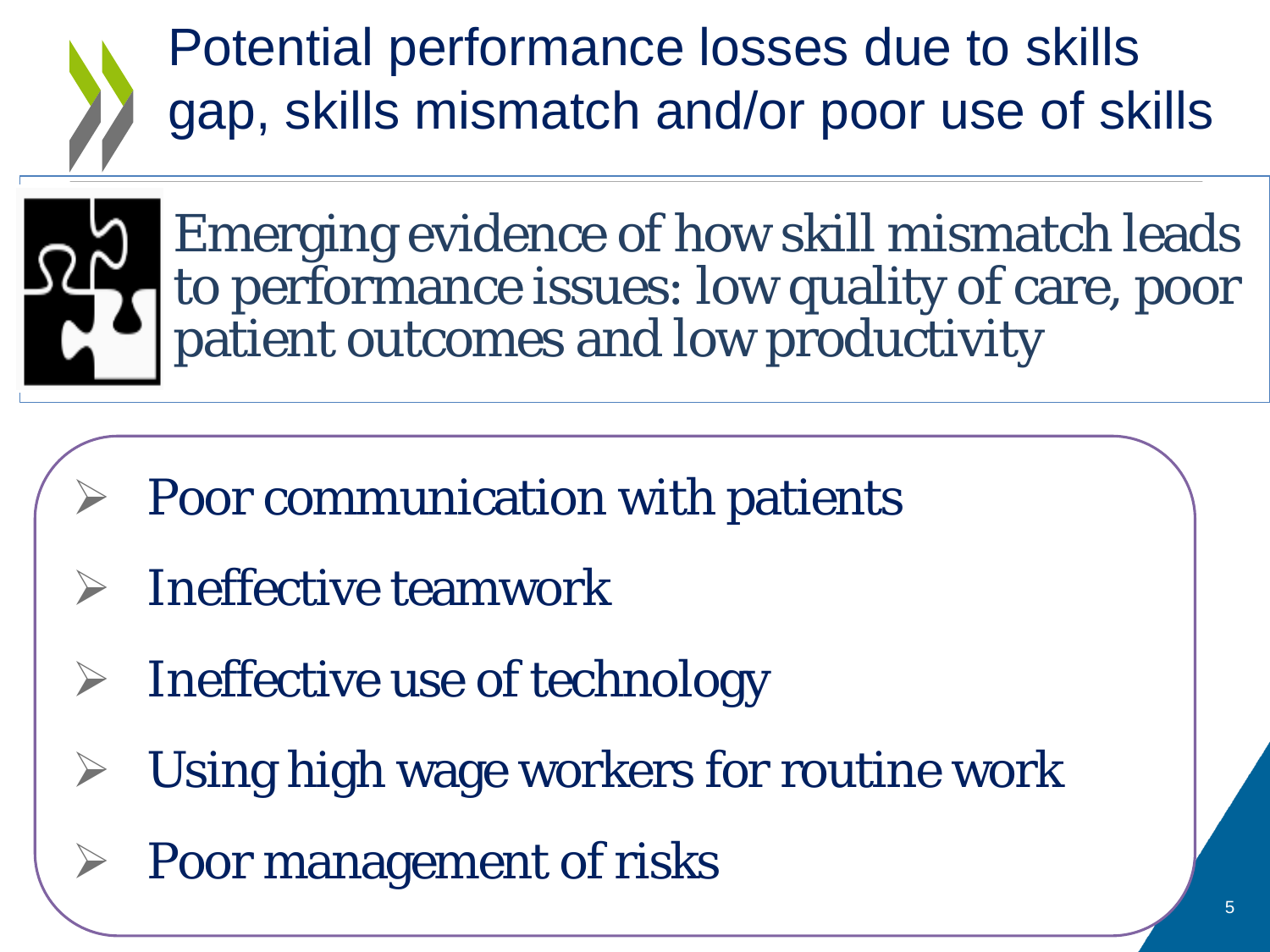# **Understanding the context of health workforce skills**



- **What is the cause of skills mismatch?**
	- Inadequate education and training?
	- Ineffective organization?
	- Inappropriate incentives?
	- Restrictions due to regulations?

**Key questions in making the link to planning**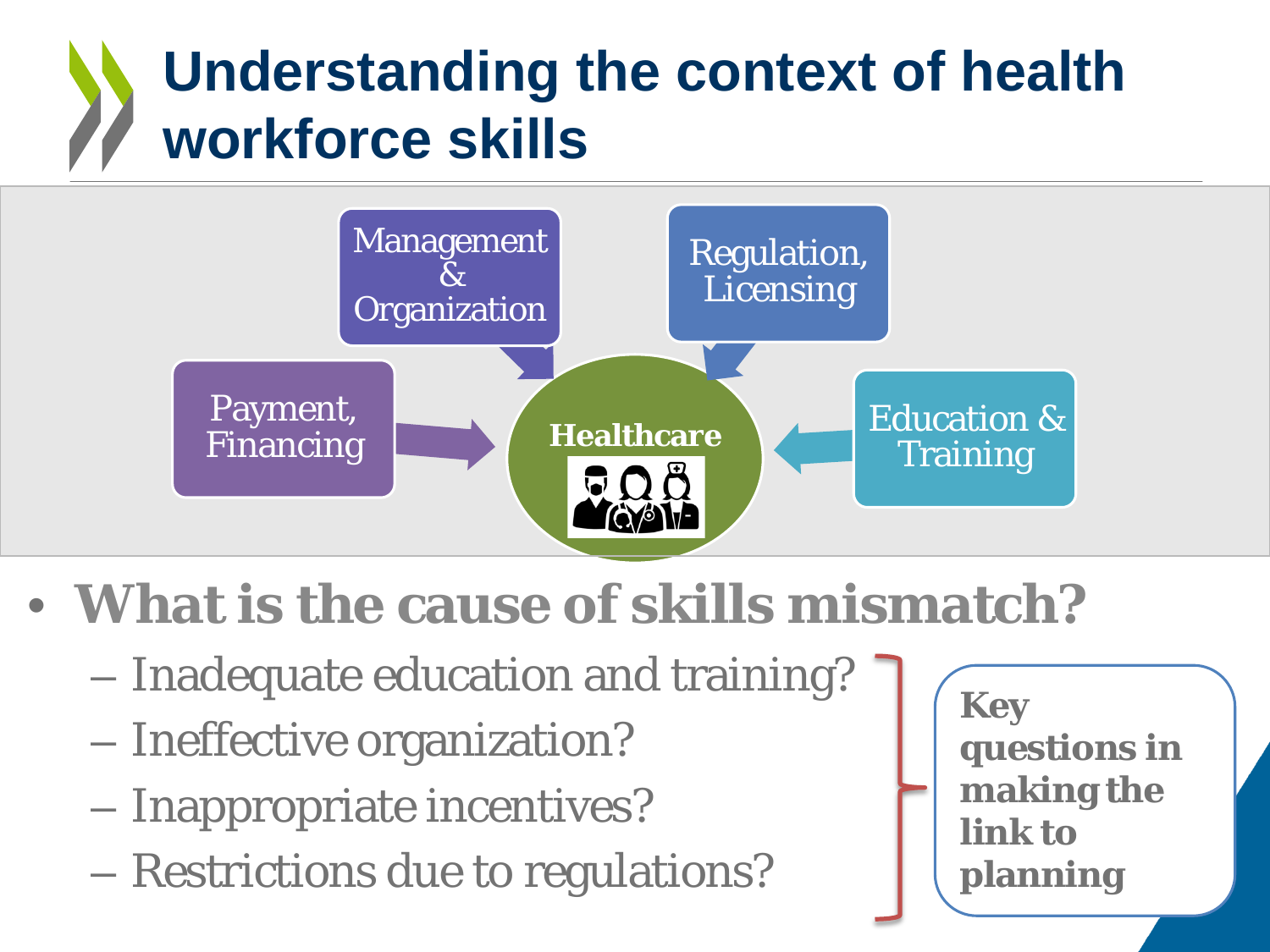# Changing Nature of Work – Example of U.S. Economy 1960-2009

Tasks by percentile for the US economy, 1960-2009



Healthcare services are also becoming more complex in multiple dimensions: technological, social, ethical and organisational.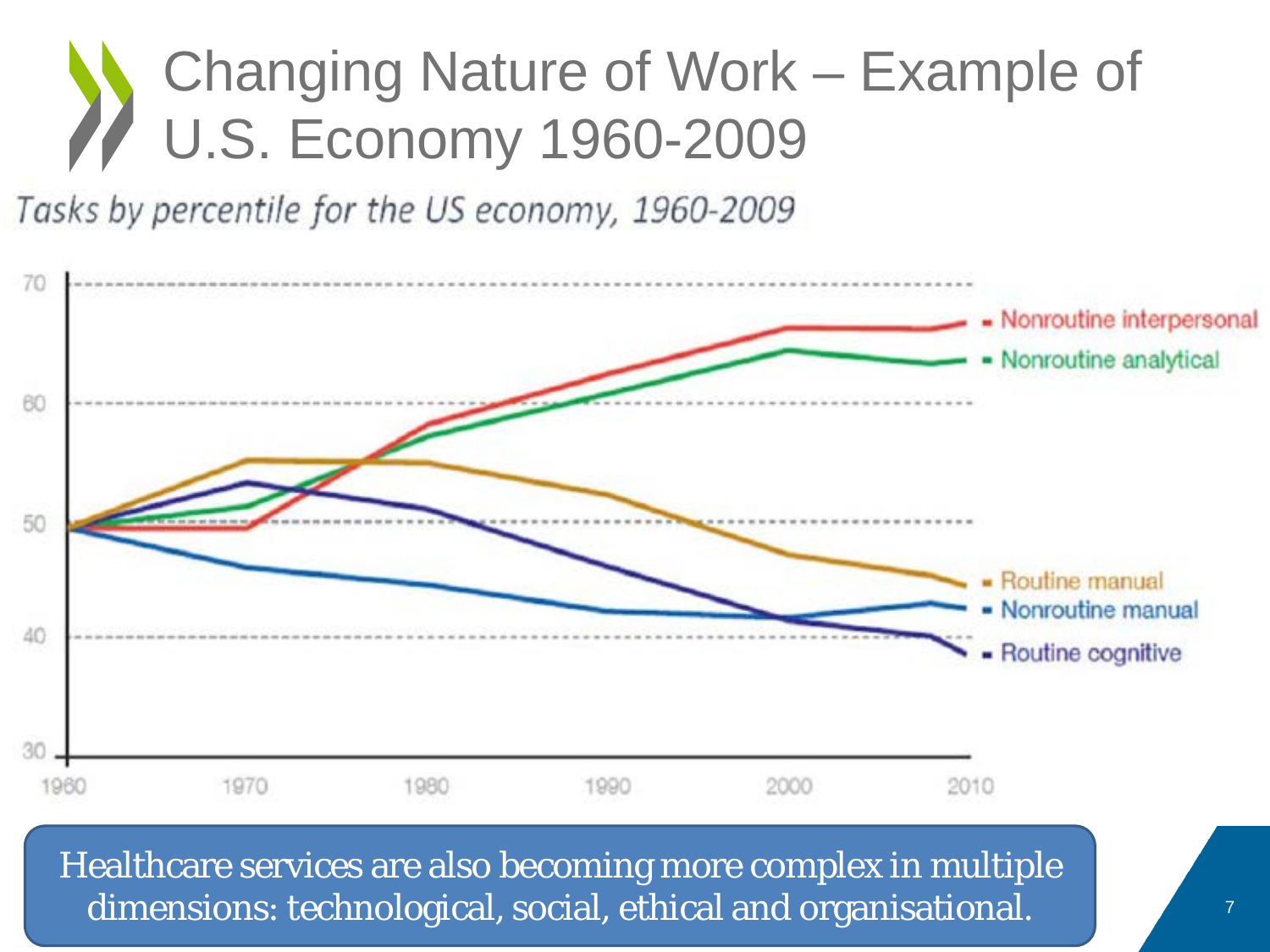### **Telehealth solutions help the Danish healthcare system's meet the needs of citizens with chronic disorders**

Patients can be closely monitored while at home; feel more secure; and do not have to commute to and from outpatient departments.



Telehealth solutions benefit the patients by avoiding unnecessary transportation, and are also cost-efficient for the society as a whole.



VC/home monitoring of patients, online tools for rehabilitation and online dialoguebased tools provide caregivers the ability to tailor rehabilitation programs for patients.

Source: Healthcare Denmark, 2017

Icons by franco scaramuzza from the Noun Project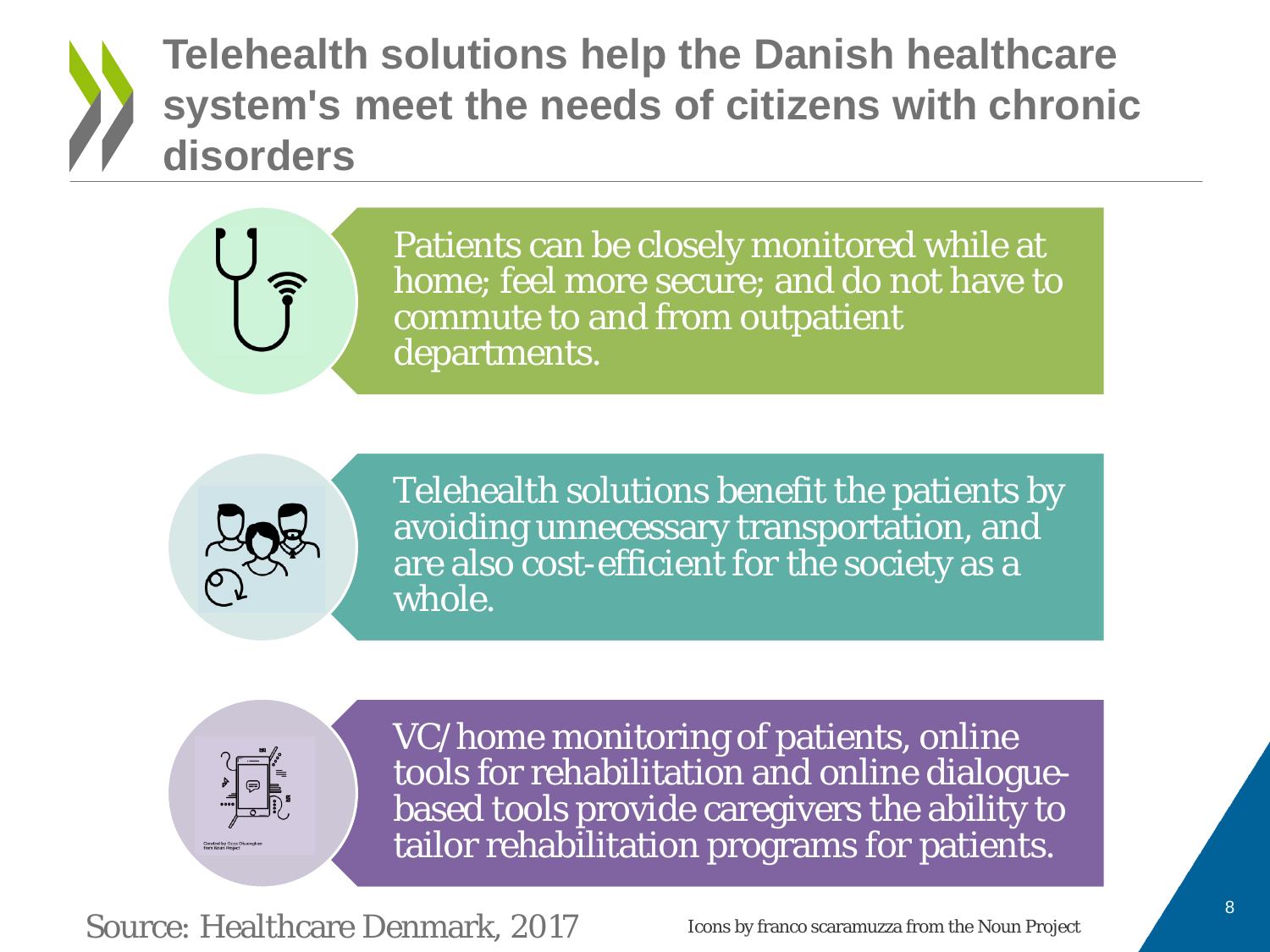### **How to address diversity of health systems and health worker roles?**

Existing skills assessment tools are highly specific to professions and local systems

> Country variations exist in the scope of practice of health professionals

New functions and categories of workers are emerging

**9**

However, there is a growing convergence among the professional groups on common areas of competencies*.*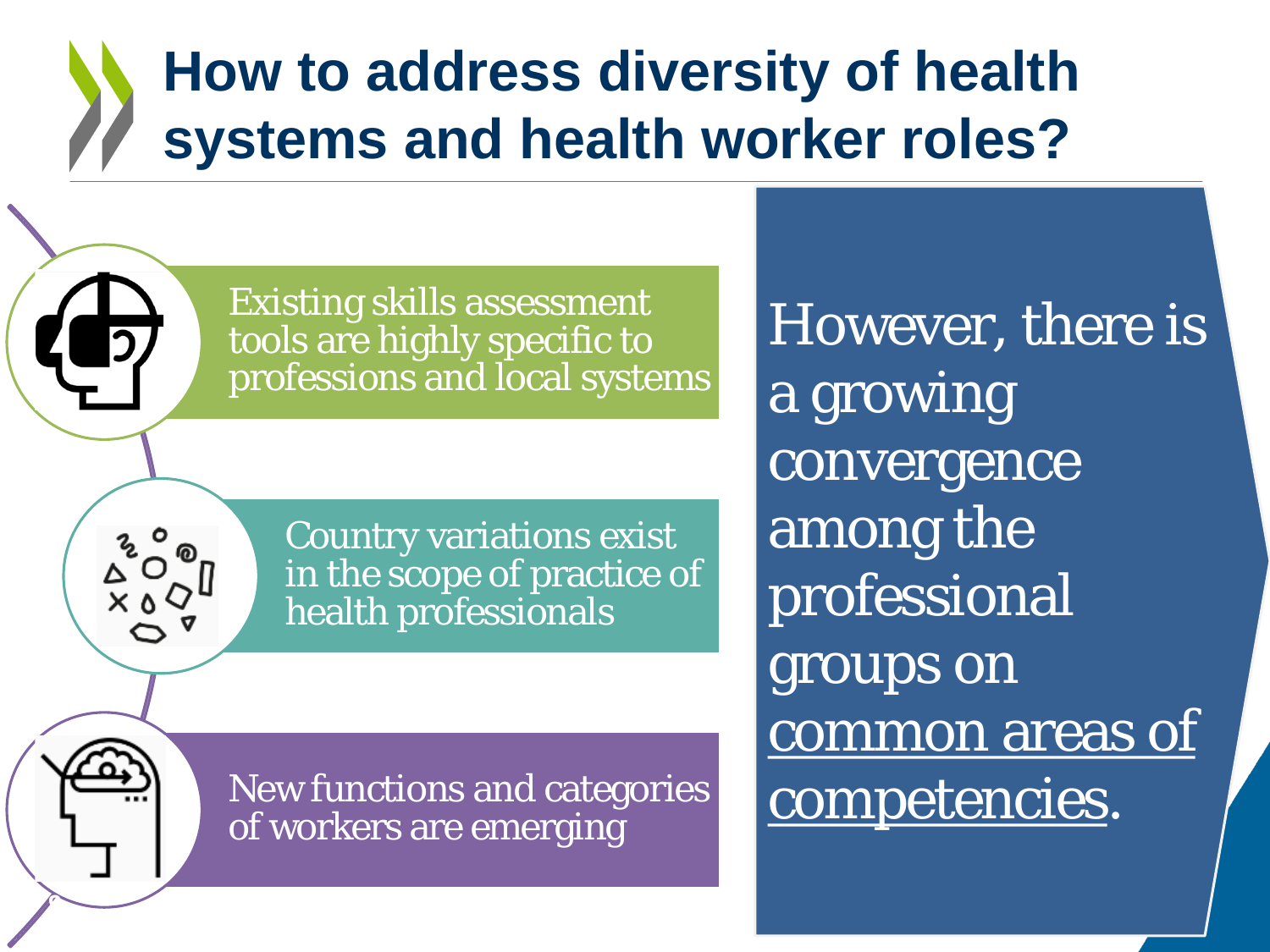# **Competency Framework** for personcentred care

### **Competency areas are converging:**

- Transcending existing professional categories
- $\checkmark$  Motivated by personcentred care
- $\checkmark$  Reflecting demand for inter-professional teams
- $\checkmark$  Capable of addressing complex social & ethical issues

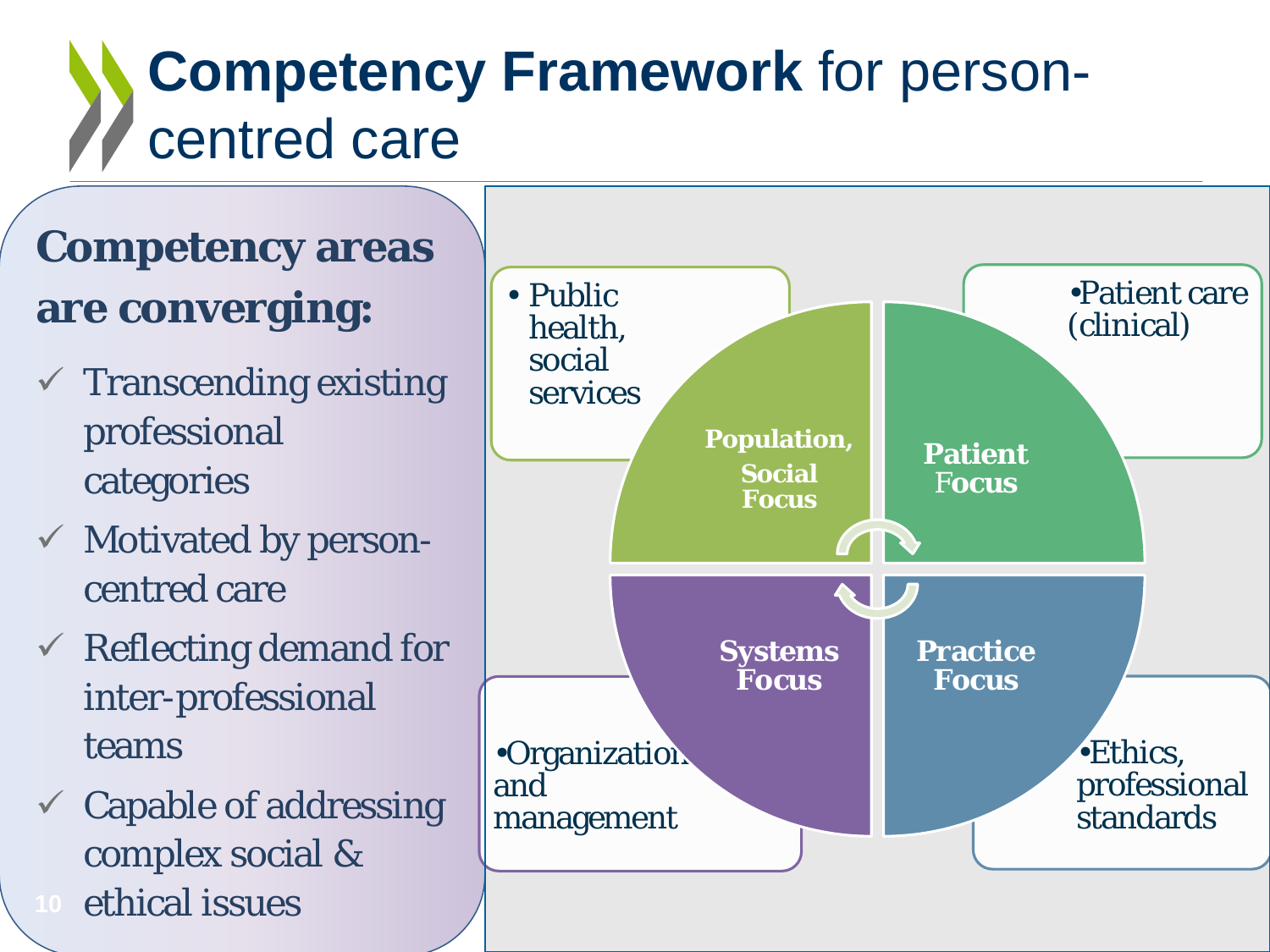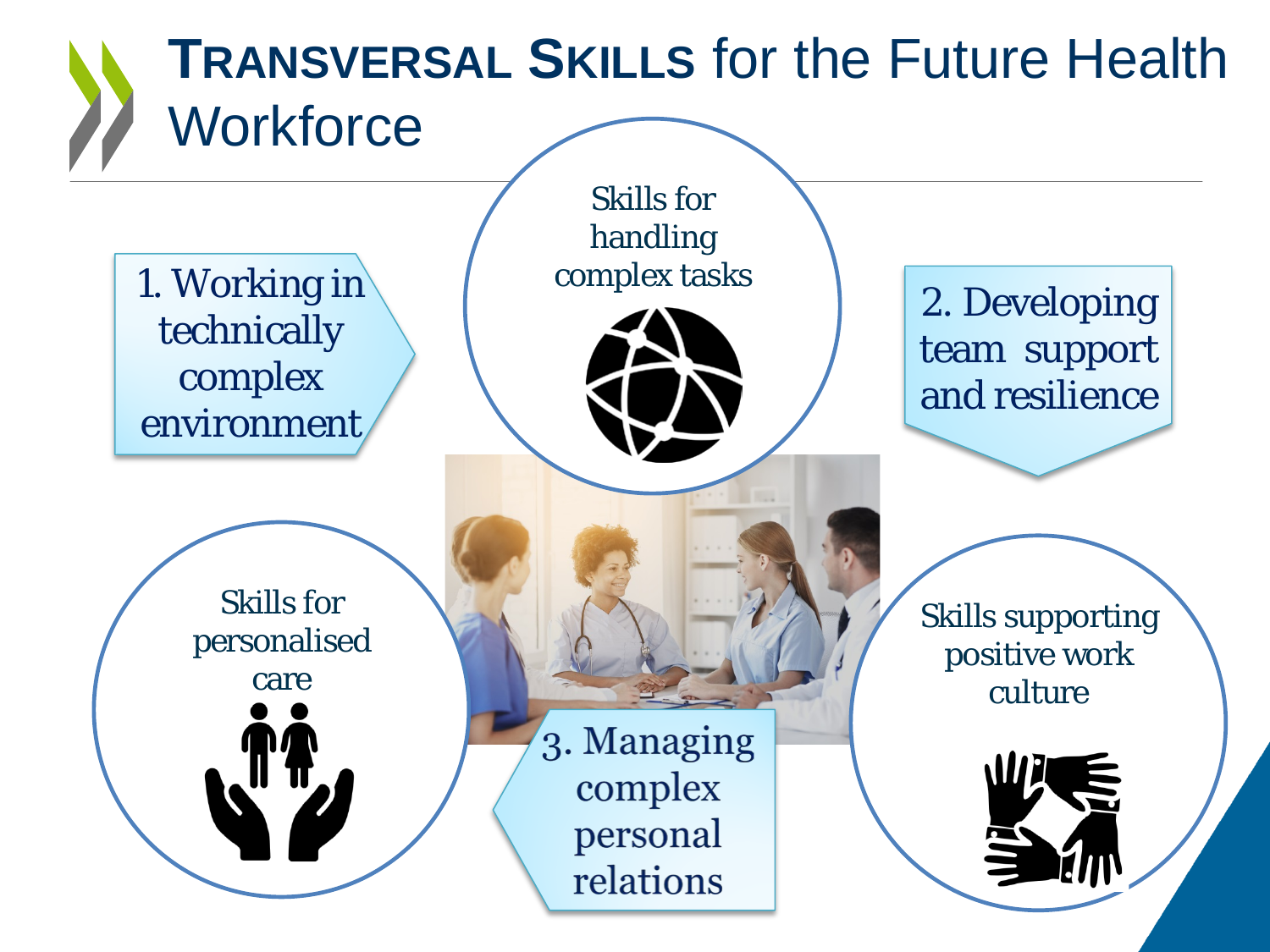# Communication & other skills for providing personalised care



• Communications, teamwork, shared decision-making and socio-cultural sensitivity go hand-inhand

• But these skill sets must also be combined with the other skills, such as complex problem-solving and developing a supportive team environment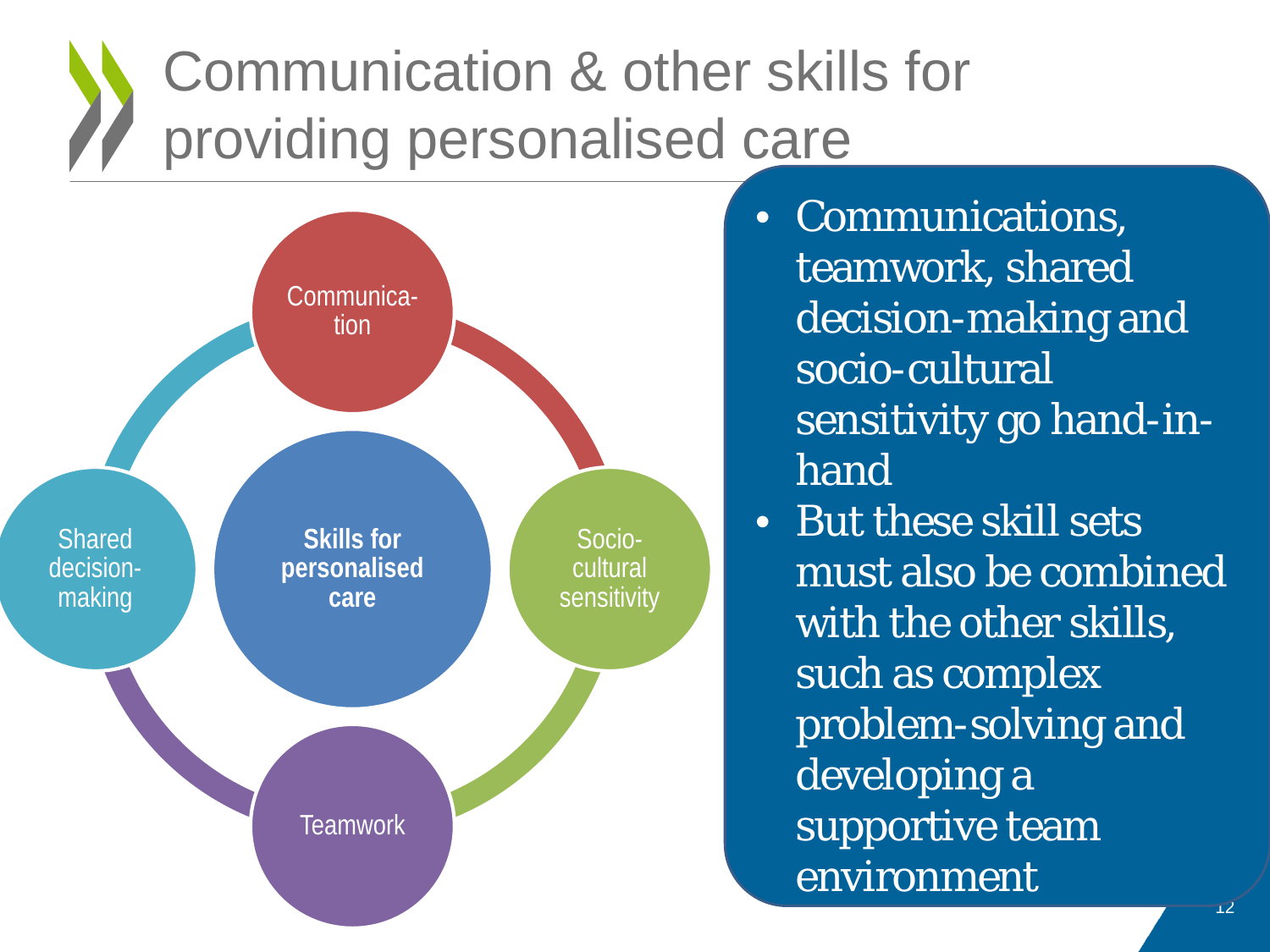Healthcare teams require workers with a balanced complement of skills to manage a complex and stressful work environment

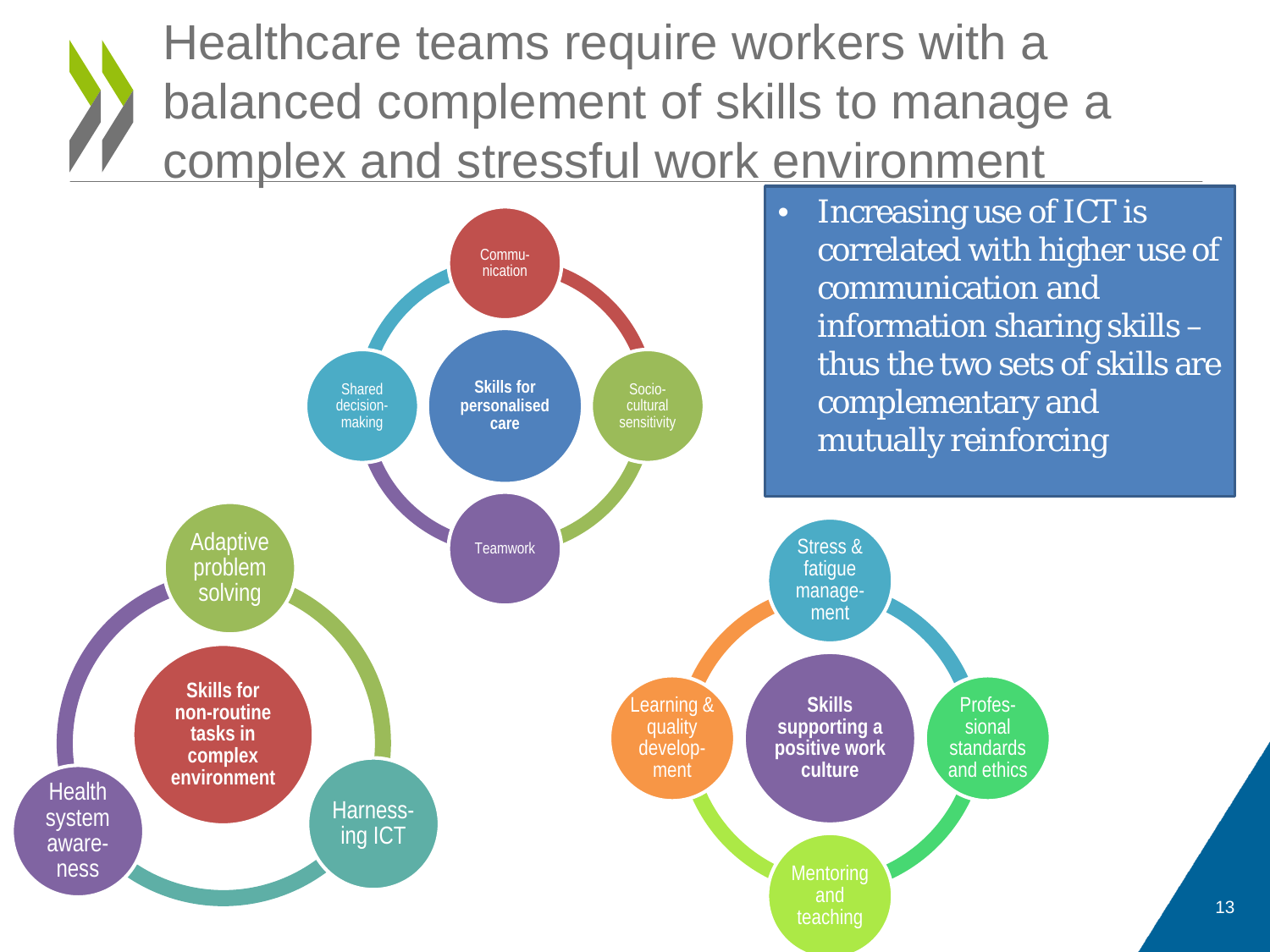### **Skills Assessment - Methodology -** *What to measure?*



**organisational barriers** 

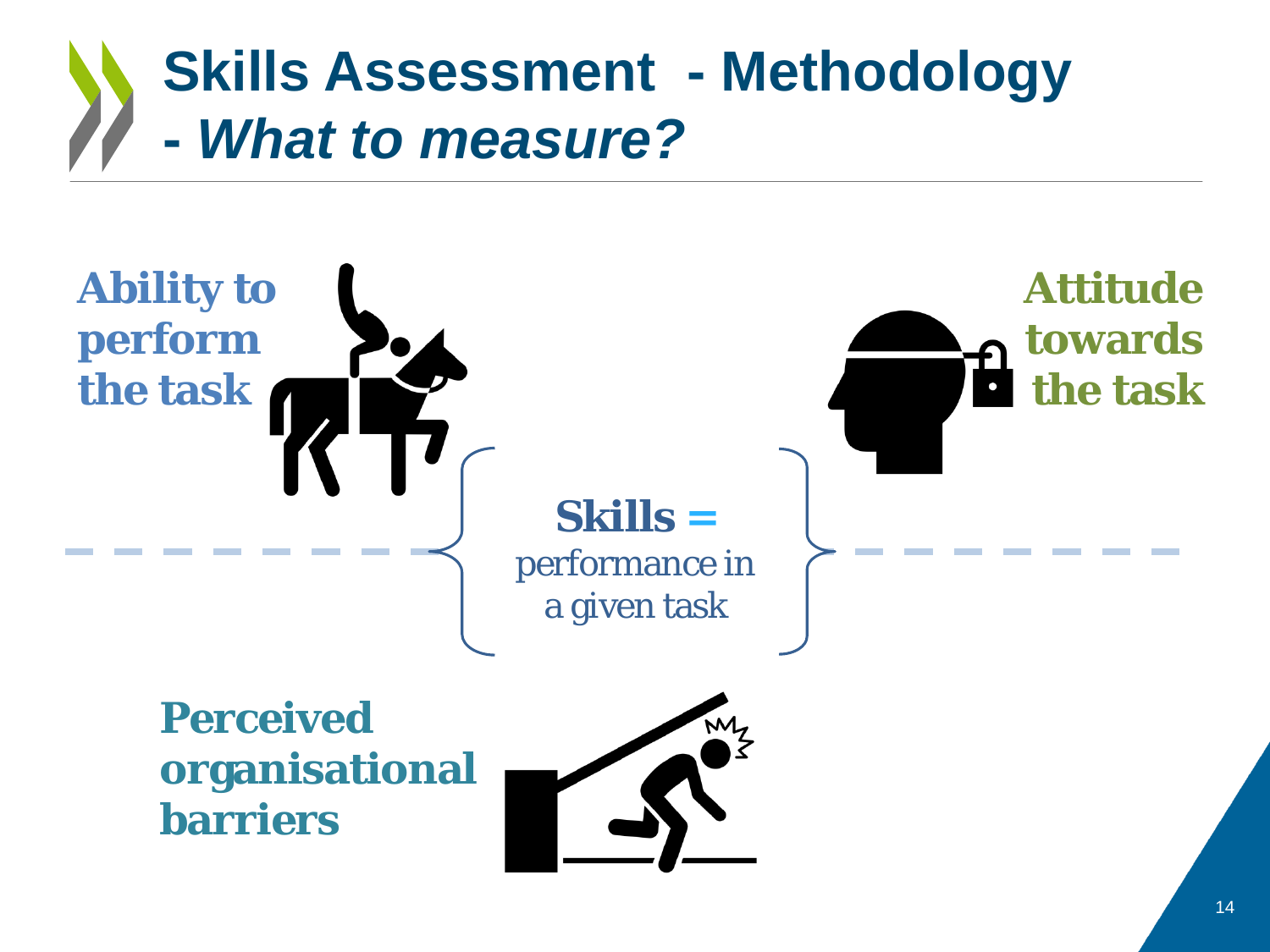### **Building on the existing instruments**  – how to measure

#### Additional assessments at team and organisational levels Team Assessment Individual health worker Module **Direct** Manager **Self-Reporting Assessment** Module Adaptive Problem Hospital/ **Skills** Solving **Skills Use** Attitude **Primary Care** Assessment Survey **ICT skills** Patient Survey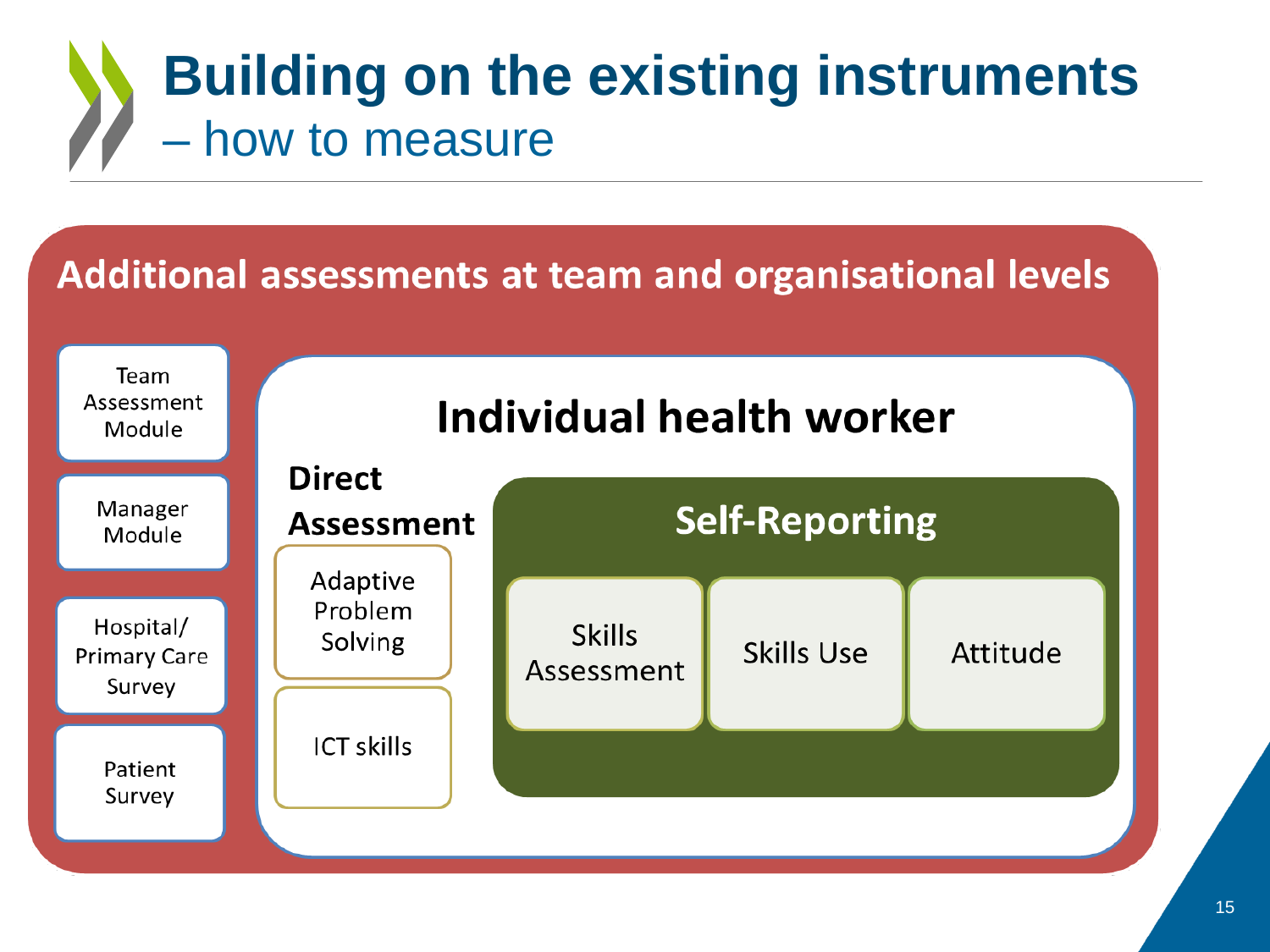



- Broaden the policy relevance of skills assessn tools - beyond qualification & regulation – to include health workforce planning
- Build on convergence of skills requirements across professions and health systems to identify common areas of skills needs
- Develop an interprofessional and multi-stakeholder (person-centred) approach to joint skills assessment and planning, including education and training, interprofessional team assessment and performance evaluation